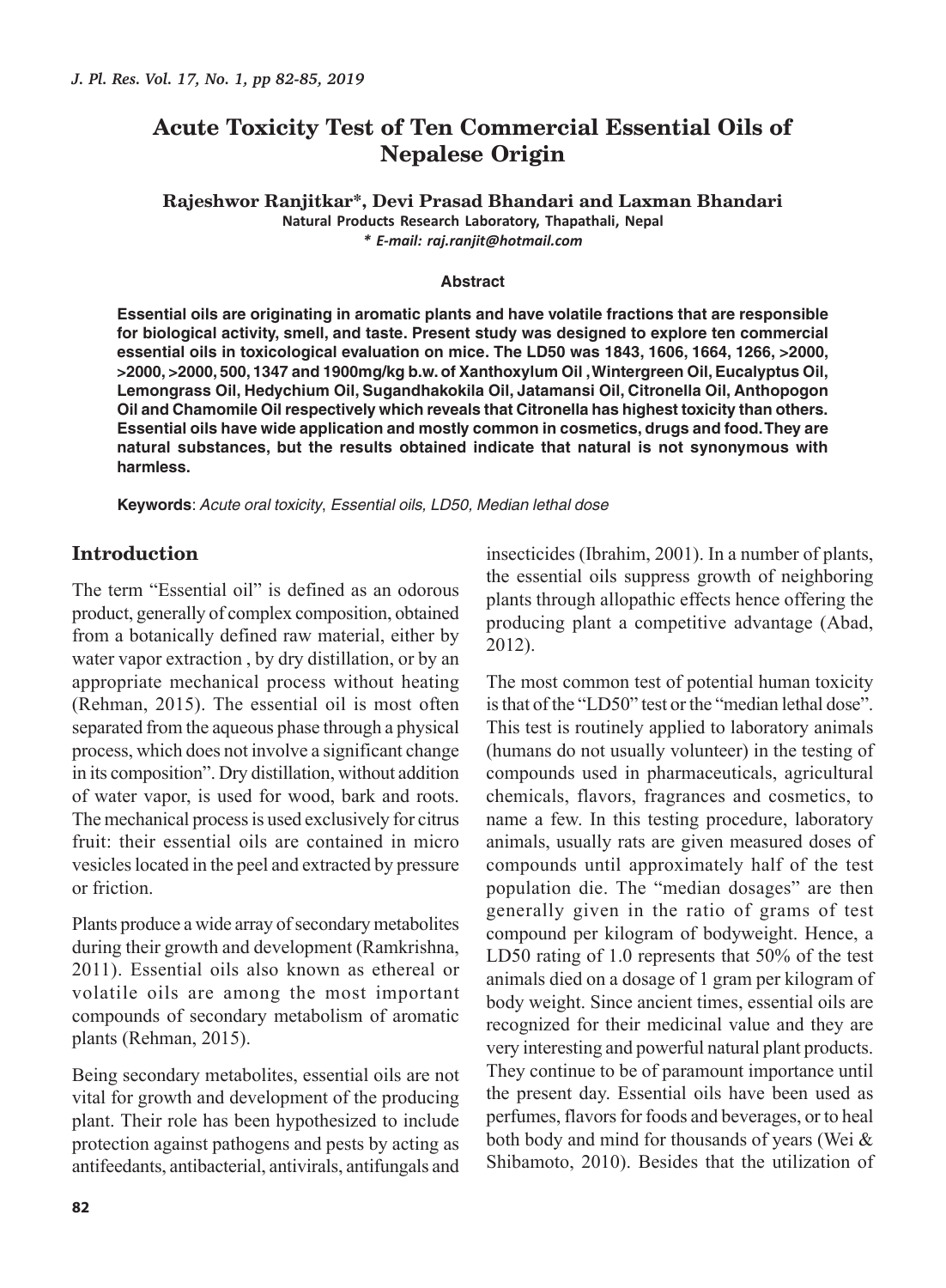essential oil is very extensive and covers a wide range of human activity some of the important uses as; ingredients in the manufacture of soaps, cosmetics, perfumery, healthcare herbal products, confectionary, aerated water, syrups, disinfectants, insecticides, fungicides. Most essential oil compounds have a "non-specific" toxic effect, whereby the absorption of these lipophilic compounds into cellular membranes can eventually lead to disruption of membrane permeability. The primary toxic outcome is that of the disruption of ion channel function in nerve cells, first affecting Plant Materials the heart and central nervous system, leading to  $\overline{A}$ ll the essential oils were cardiac and respiratory depression (Henary, 1998). To create such effects, however, require huge dosages, in the order of 300mL and beyond. Certain aromatic compounds, most notably 1,8 cineole (as in many Eucalyptus species), camphor (borneone)<br>Acute Oral Toxicity Test (as an isolated compound or as in Rosmarinus The toxic Cooler Textile of the toxical property officinalis CT camphor and Lavandula latifolia) and methyl salicylate (as a synthetically derived compound or as in Gaultheria procumbens) have specific toxic effects at much lower doses. These to their toxicity, but to the common availability of products containing these compounds and their reputed beneficial properties (NDPSC, 1998). With constituting them, dermal toxicity was observed, which are known for their irritability (Hammer, 1999). Bergamot and angelica essential oils cause produces further irritating transdermal absorption 40 and another that tea-tree oil can cause skin allergies (Rubel, 1998; Rutherford, 2007).  $\sigma$  inch toxicity, but to the common availability of  $\sigma$  toxic as shown in Table 1.

Many internet sites marketing essential oils give the following warnings: "Always keep essential oils out

of reach of children". Some oils can irritate sensitive skin. Some oils are phototoxic (angelica, orange, bergamot orange, lemon, etc.) After application of these oils, sun exposure can cause the appearance of marks on the skin. Use of essential oils is definitely not recommended during pregnancy and breastfeeding, except if medically prescribed (Rubel, 1998).

### **Materials and Methods**

#### *Plant Materials*

All the essential oils were Nepalese origin and were purchased from different suppliers in Katmandu, Nepal. These essential oils were confirmed with standards oils by CO- TLC.

### *Acute Oral Toxicity Test*

Experiment toxic effects at much lower doses. These Development (OECD), was used. The toxicity of compounds make up the bulk of both serious and substances was settling several classes as: not fatal poisonings in children and adults, due not just classified, dangerous, toxic, very toxic, and highly The guidelines for Testing of Chemicals, Acute nethyl salicylate (as a synthetically derived Oral Toxicity Acute Toxic Class Method 423 of the Organization for Economic Cooperation and Development (OECD), was used. The toxicity of substances was settling several classes as: not classified, dangerous, toxic, very toxic, and highly toxic as shown in Table 1.

some essential oils or at least with the monoterpenes suspended while the body weigh was monitored among them are the clove, eucalyptus, wintergreen, Animals were randomly assigned in two groups one  $\frac{d}{dt}$  photosensitivity (Bakkali, 2008), D-limonene the essential oil at dose of 2000 mg/kg of body eputed beneficial properties (NDPSC, 1998). With Twelve hours before starting the study food was suspended while the body weigh was monitored moments before the administration of the oil. Animals were randomly assigned in two groups one which are known for their irritability (Hammer, was: a control group treated with physiological saline and the other was experimental group treated with the essential oil at dose of 2000 mg/kg of body roduces further irritating transdermal absorption 40 weight, using an orogastric tube. Clinical nd another that tea-tree on can cause skin affergies observations of animals were performed four times<br>Rubel 1998: Rutherford 2007) per day, paying attention to behavior, general Many internet sites marketing essential oils give the physical condition, nasal mucosa, changes in skin and fur, respiratory frequency, somatomotor activity,

Table 1: Classification of substances according to the guideline of the Globally Harmonized system of classification and labeling of chemicals (GHS), third edition

| <b>S.N.</b> | Ranges (mg/kg)         | Category   | <b>Classification</b> | <b>Hazard Statement</b>     |
|-------------|------------------------|------------|-----------------------|-----------------------------|
|             | $>$ 2000mg/kg          | Category 5 | Not classified        | May be harmful if swallowed |
| ↑<br>∠      | $>300 \leq 2000$ mg/kg | Category 4 | Dangerous             | Harmful if swallowed        |
|             | $> 50 \leq 300$ mg/kg  | Category 3 | Toxic                 | Toxic if swallowed          |
| 4           | $> 5 \leq 50$ mg/kg    | Category 2 | Very toxic            | Fatal if swallowed          |
|             | $<$ 5 mg/kg            | Category 1 | Highly toxic          | Fatal if swallowed          |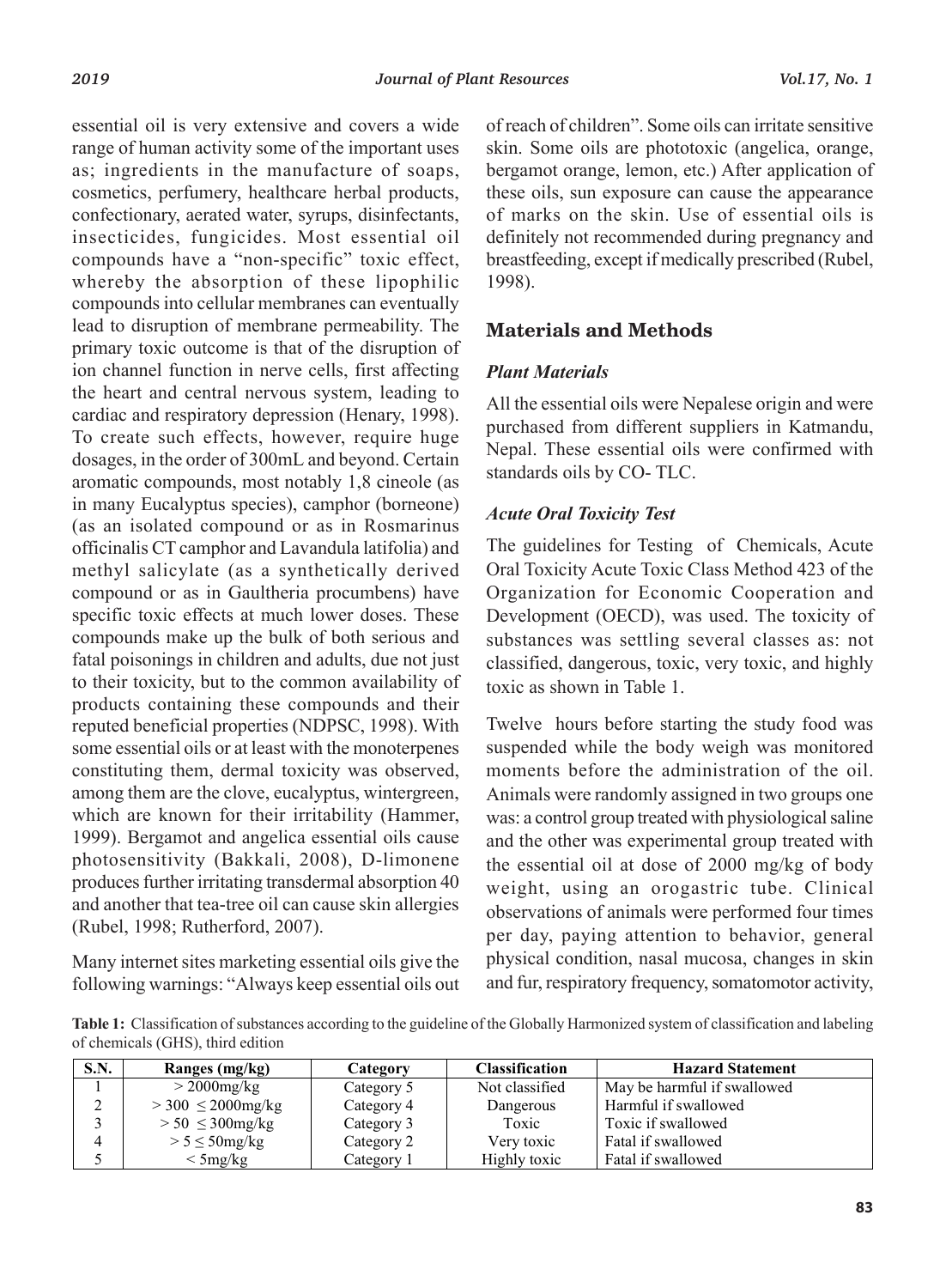| S.N. | <b>Essential Oil</b> | <b>LD50</b> |                             | <b>Remarks</b>           |
|------|----------------------|-------------|-----------------------------|--------------------------|
|      |                      | (mg/KgBW)   | <b>Hazard Statement</b>     |                          |
| 1    | Xanthoxyllum Oil     | 1843        | Harmful if swallowed        | Death on Next day        |
| 2    | Wintergreen Oil      | 1606        | Harmful if swallowed        | Sudden death             |
| 3    | Eucalaptus Oil       | 1664        | Harmful if swallowed        | Death on Next day        |
| 4    | Lemongress Oil       | 1266        | Harmful if swallowed        | Death on same day        |
| 5    | Hedychium Oil        | >2000       | May be harmful if swallowed | No death at $2000$ mg/kg |
| 6    | Sugandhakokila Oil   | >2000       | May be harmful if swallowed | No death at 2000mg/kg    |
| 7    | Jatamansi Oil        | >2000       | May be harmful if swallowed | No death at 2000mg/kg    |
| 8    | Citronella Oil       | 500         | Harmful if swallowed        | lots of urination        |
| 9    | Anthopogon Oil       | 1347        | Harmful if swallowed        | lots of urination        |
| 10   | Chamomile Oil        | 1900        | Harmful if swallowed        | Death on Next day        |

**Table 2:** Median lethal dose (LD50) of Essential Oils **Table 2:** Median lethal dose (LD50) of Essential Oils

and possible occurrence of signs such as tremors, convulsions, diarrhea, lethargy, drooling, low response to stimuli, sleep, photophobia, and coma. Palpation of the abdomen was carried out as well. After 48 hours of clinical observation without any signs of toxicity, the experimental group receives 2000 mg/kg of oil. The statistical test applied was "t-Test for independent groups", implemented in the STATISTIC V. 7.0 for Windows; P values <0.05% were regarded as significant. The animals were humanely euthanized at the end of the study.

## **Results and Discussion**

Obtained data (Table 2) concerning the median lethal dose (LD50) of active principle of essential oils revealed that the doses of the LD50 were 1843, 1606, 1664, 1266, >2000, >2000, >2000, 500, 1347 and 1900mg/kg b.w. of Xanthoxyllum Oil, Wintergreen Oil, Eucalyptus Oil, Lemongress Oil, Hedychium Oil, Sugandhakokila Oil, Jatamansi Oil, Citronella Oil, Anthopogon Oil and Chamomile Oil respectively, for mices under environmental conditions. Obtained data revealed that Citronella Oil is moderately hazardous, while Xanthoxyllum Oil, Wintergreen Oil, Eucalyptus Oil, Lemongrass Oil, Anthopogon Oil and Chamomile Oil are only slightly hazardous. The obtained result indicates that the Hedychium Oil, Sugandhakokila Oil and Jatamansi Oil could be considered safe, might be less harmful orally, showing no in vivo toxicity.

The toxicity of essential oils varies according to their composition, which itself varies with the plant, which itself may vary with the soil where it grows (chemotype). Their composition may be ascertained with precision by gas chromatography. For example, the essential oil of the Salvia officinalis L. leaf is richer in toxic thujone in Estonia than in other parts of Europe (Raal, 2007). Toxicity varies according to the period of the year where the plant is harvested (Murbach, 2006; Amin, 2007). It varies with the route of administration (oral, cutaneous or airborne), with the general health of the exposed person (penetration and toxicity are maximized by damaged skin) and with eventual additives associated with the oil (surface active potpourris for instance) (Richardson, 1999). It varies according to the species of the recipient and its level of development.

First aid measures for ingestion of significant amounts of particularly toxic essential oils (such as more than 2mL of high-cineole Eucalyptus oils in young children) is straightforward: take the child to the nearest hospital emergency room or at least call or a Poisons Information Centre for instructions. The vast majority of accidental essential oil ingestion in children result in few, if any symptoms and resolve safely with no medical intervention (Webb, 1993).

## **Acknowledgements**

The authors are thankful to Mr. Sanjeev Kumar Rai, Director General, Department of Plant Resources,